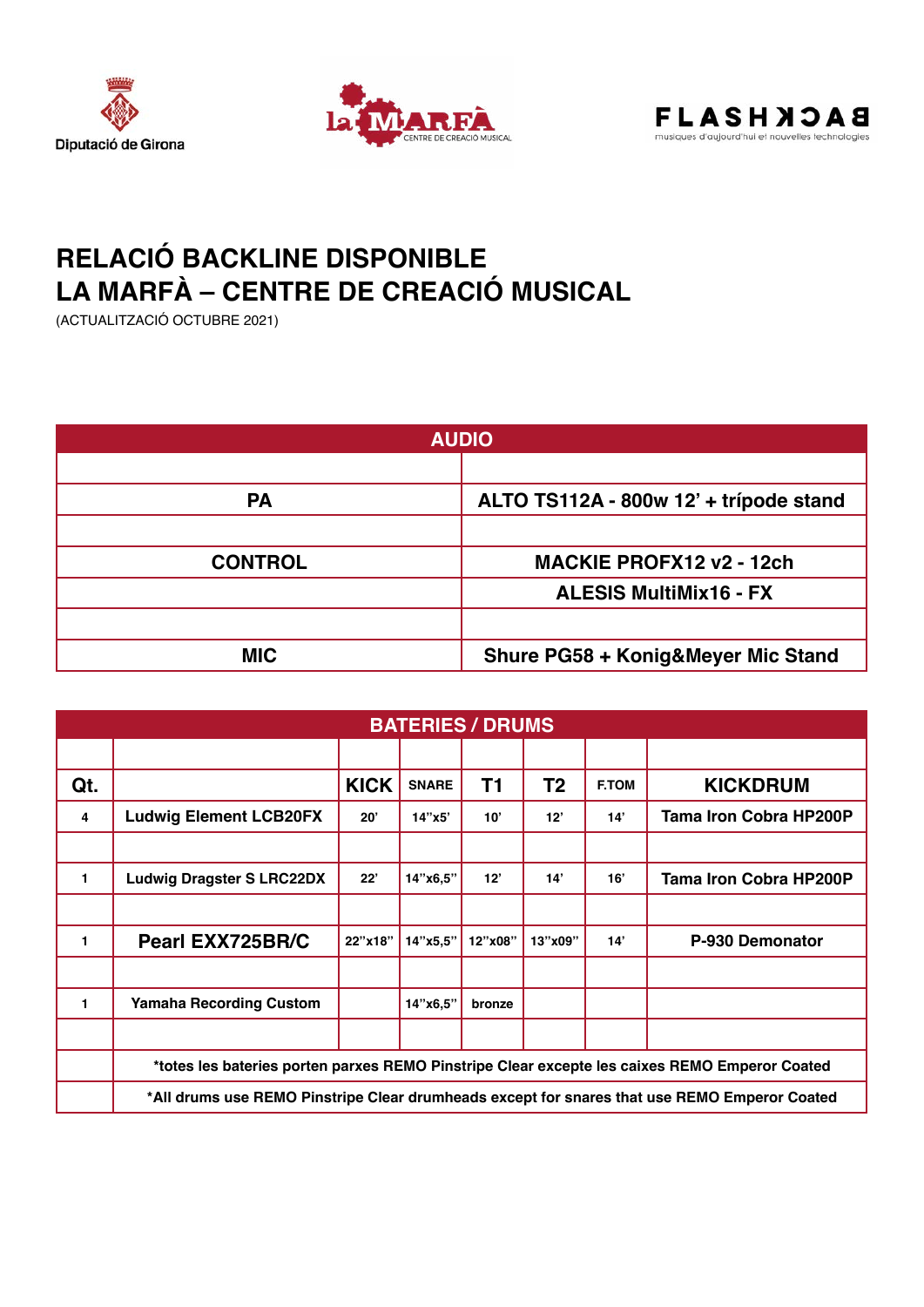| <b>PLATS / CYMBALS</b>                |              |  |             |  |              |                 |  |
|---------------------------------------|--------------|--|-------------|--|--------------|-----------------|--|
|                                       | <b>HIHAT</b> |  | <b>RIDE</b> |  | <b>CRASH</b> | <b>CRASH #2</b> |  |
| <b>Zildjian A-Custom Professional</b> | 14'          |  | 20          |  | 18           | S-Series de 16" |  |
| <b>Zultan - Rock Beat</b>             | 14'          |  | 20'         |  | 16'          |                 |  |
| Zultan - F5                           |              |  |             |  | 16'          | 15'             |  |
| Sabian - XS                           |              |  | 20'         |  |              |                 |  |
| Sabian - SBX set                      | 14'          |  | 20'         |  | 16'          |                 |  |
| <b>Sabian AAX</b>                     |              |  |             |  | 16'          |                 |  |

| <b>PERCUSSIO</b>  |              |                            |  |  |             |  |
|-------------------|--------------|----------------------------|--|--|-------------|--|
|                   |              |                            |  |  |             |  |
| <b>SET CONGAS</b> | <b>MEINL</b> | <b>Headliner HC512-WRB</b> |  |  | $11' + 12'$ |  |

| <b>PLATS / CYMBALS</b> |                             |                  |                |                                |  |    |                    |
|------------------------|-----------------------------|------------------|----------------|--------------------------------|--|----|--------------------|
|                        |                             | <b>MARCA</b>     |                | <b>MODEL</b>                   |  |    | <b>Footswitch</b>  |
|                        | <b>AMPLIFICATOR DE BAIX</b> |                  |                |                                |  |    |                    |
| $\mathbf{1}$           |                             |                  | <b>ASHDOWN</b> | <b>TONEMAN 115</b>             |  |    |                    |
|                        |                             |                  |                |                                |  |    |                    |
| 5                      |                             |                  | <b>AMPEG</b>   | <b>BA115</b>                   |  |    |                    |
|                        | <b>AMPLI DE GUITARRA</b>    |                  |                |                                |  |    |                    |
| $\mathbf{1}$           |                             | <b>FENDER</b>    |                | <b>Blues Junior Lacq Tweed</b> |  |    | Jensen C-12N - 12" |
|                        |                             |                  |                |                                |  |    |                    |
| $\mathbf{1}$           |                             | <b>FENDER</b>    |                | <b>CHAMPION 40</b>             |  | si |                    |
|                        |                             |                  |                |                                |  |    |                    |
| 4                      |                             | <b>LANEY</b>     |                | LV300                          |  | si |                    |
|                        |                             |                  |                |                                |  |    |                    |
| $\mathbf 3$            |                             | <b>VOX</b>       |                | VT 80+                         |  | si |                    |
|                        |                             |                  |                |                                |  |    |                    |
| $\mathbf{1}$           |                             | <b>BLACKSTAR</b> |                | HT-5R MkII                     |  | si |                    |
|                        |                             |                  |                |                                |  |    |                    |
| $\overline{2}$         |                             | <b>BLACKSTAR</b> |                | HT-5R MkII                     |  | si |                    |

| <b>TECLATS - KEYBOARDS</b>                                     |                |              |                |  |  |  |
|----------------------------------------------------------------|----------------|--------------|----------------|--|--|--|
|                                                                | piano elèctric | <b>KAWAY</b> | <b>MP-7 SE</b> |  |  |  |
| 1                                                              | piano elèctric | YAMAHA       | P-125          |  |  |  |
| 1                                                              | piano elèctric | YAMAHA       | P-95           |  |  |  |
|                                                                | piano elèctric | YAMAHA       | $P-45$         |  |  |  |
| 1                                                              | teclat         | <b>KORG</b>  | <b>SP-280</b>  |  |  |  |
| *tots els teclats inclouen pedal de sustain, suport i banqueta |                |              |                |  |  |  |
| * all keyboards include pedal sustain, suport and stool        |                |              |                |  |  |  |

**La Marfà - Centre de Creacio Musical -** C. de baix, 2 17006 Girona<br>Telèfon 972 010 009 - A/e lamarfa@ajgirona.cat Web www.girona.cat/lamarfa